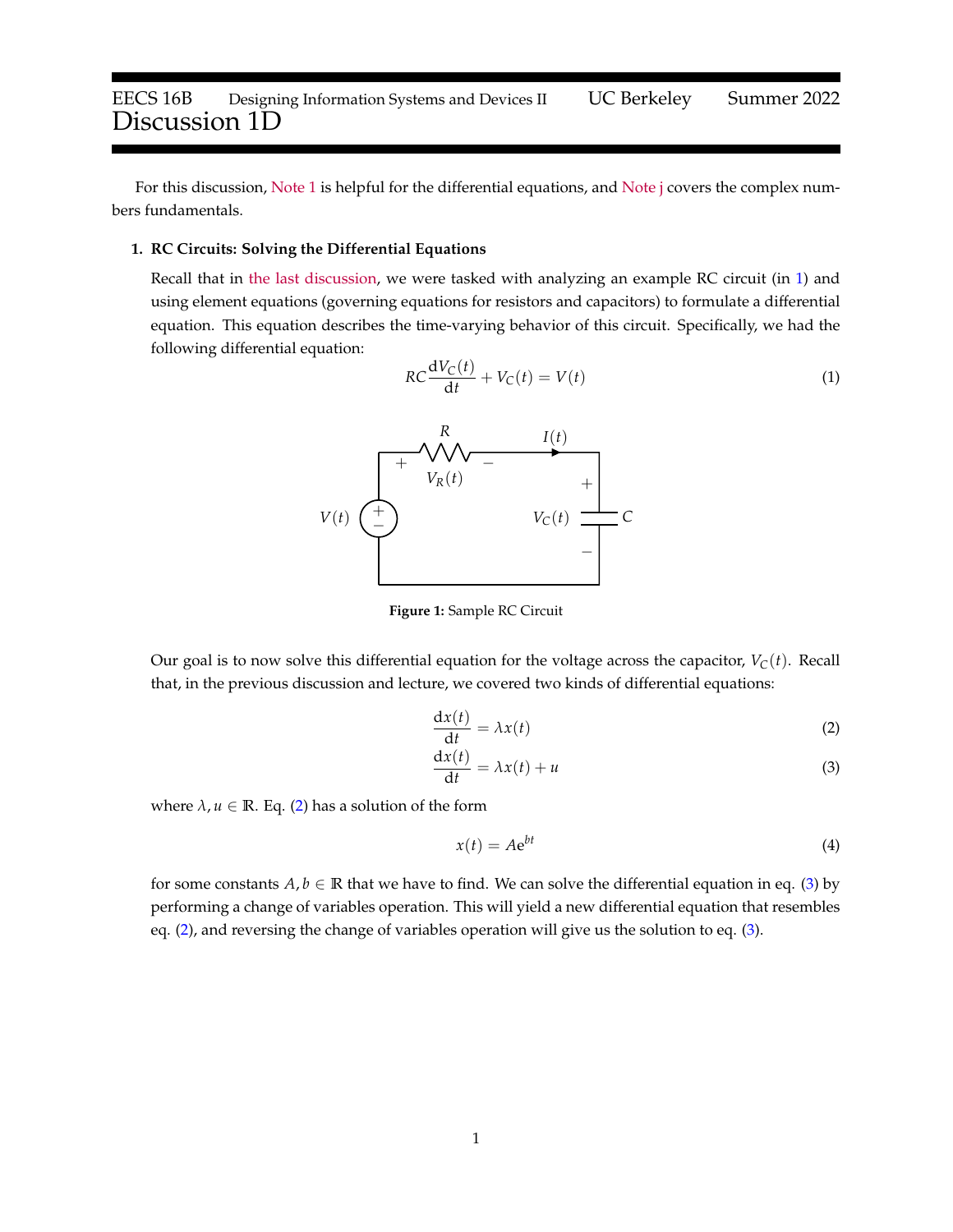

**Figure 2:** RC Circuit for part **[1.](#page-1-0)**a. Note that the voltage source has been turned off (0 V) for this subpart, and the initial voltage on the capacitor is *VDD*.

<span id="page-1-0"></span>(a) Let's suppose that at  $t = 0$ , the capacitor is charged to a voltage  $V_{DD}$  ( $V_C(0) = V_{DD}$ ). Let's also assume that  $V(t) = 0$  for all  $t \ge 0$  (voltage source is turned off). **Solve the differential equation for**  $V_C(t)$  **for**  $t \geq 0$ **.**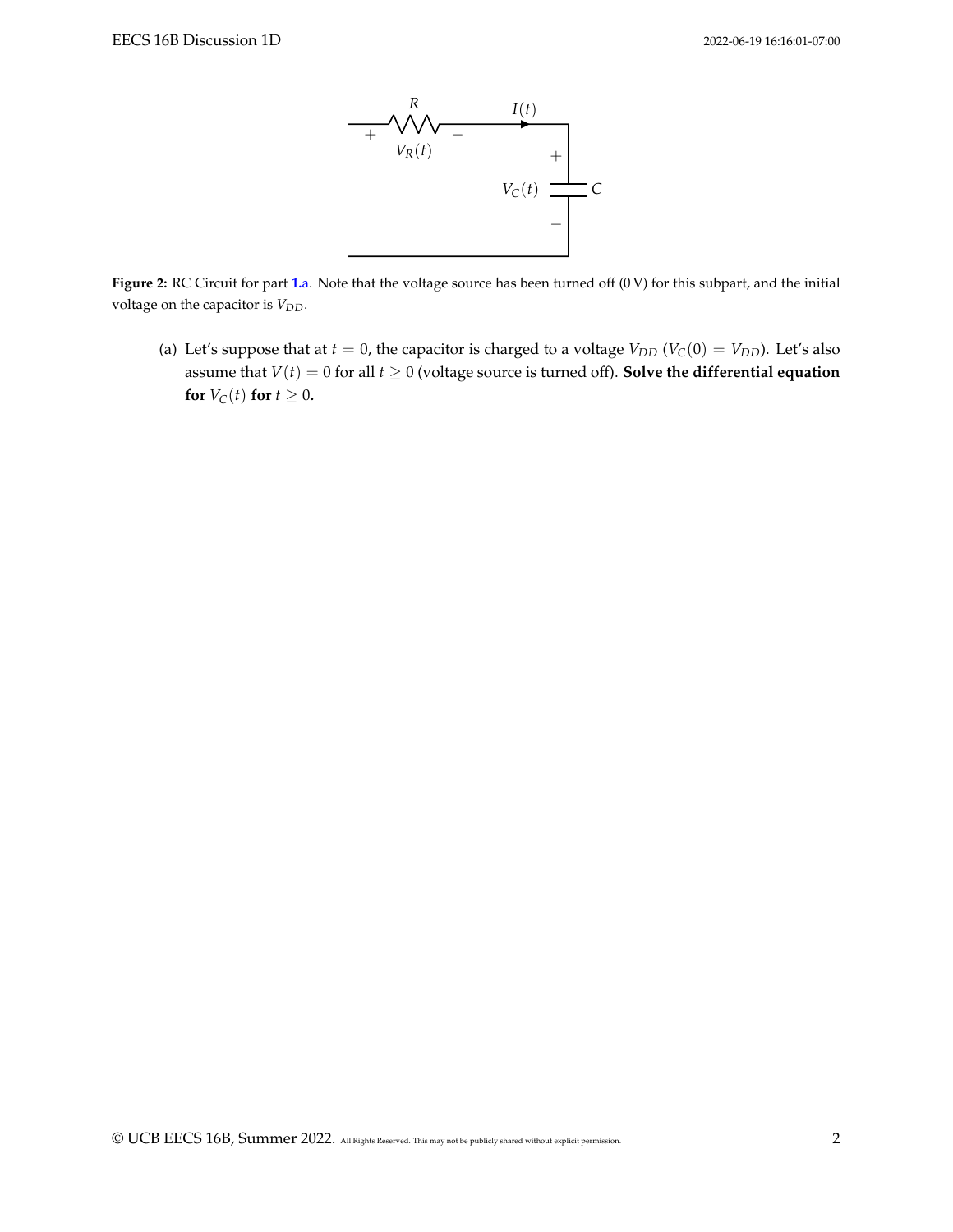

**Figure 3:** Circuit for part **[1.](#page-2-0)**b

<span id="page-2-0"></span>(b) Now, let's suppose that we start with an uncharged capacitor  $V_C(0) = 0$ . We apply some constant voltage  $V(t) = V_{DD}$  across the circuit for all  $t \geq 0$ . **Solve the differential equation for**  $V_C(t)$  for  $t \geq 0$ .

(c) We now want to combine the principles from the previous two subparts to understand the voltage waveform when a switch occurs at some time  $t$ . Specifically, suppose that at  $t = 0$ ,  $V(t) = 0$  V,  $V_C(0) = V_{DD}$ . Then, at some  $t = t_{switch}$ , the voltage source is turned on  $V(t) = V_{DD}$ for  $t \geq t_{switch}$ . Find the equation for the overall capacitor voltage as a function of time (for **times before and after**  $t_{switch}$ ).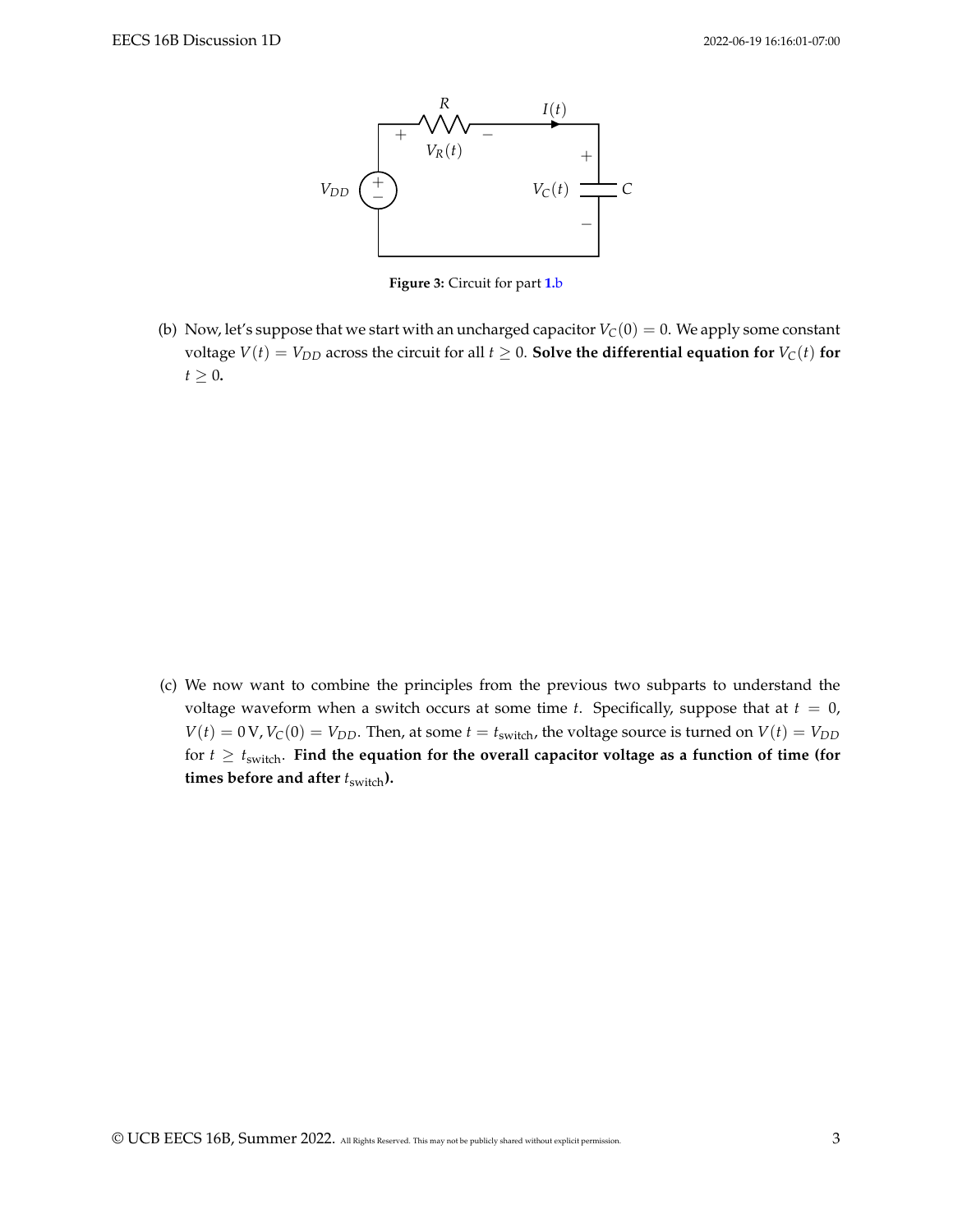## **2. Complex Algebra (Review)**

(a) **Express the following values in polar forms:**  $-1$ **, j,**  $-j$ **, (j)<sup>1</sup>, and**  $(-j)^{\frac{1}{2}}$ **. Recall j<sup>2</sup> =**  $-1$ **, and the** complex conjugate of a complex number is denoted with a bar over the variable. The complex conjugate is defined as follows: for a complex number  $z = x + jy$ , the complex conjugate  $\overline{z} =$ *x* − j*y*.

(b) Represent  $sin(\theta)$  and  $cos(\theta)$  using complex exponentials. (*Hint:* Use Euler's identity  $e^{j\theta}$  =  $cos(\theta) + j sin(\theta)$ .)

For the next parts, let  $a = 1 - j$ √ 3 and  $b =$ √  $3 + j$ .

(c) Show the number *a* in complex plane, marking the distance from origin and angle with real axis.